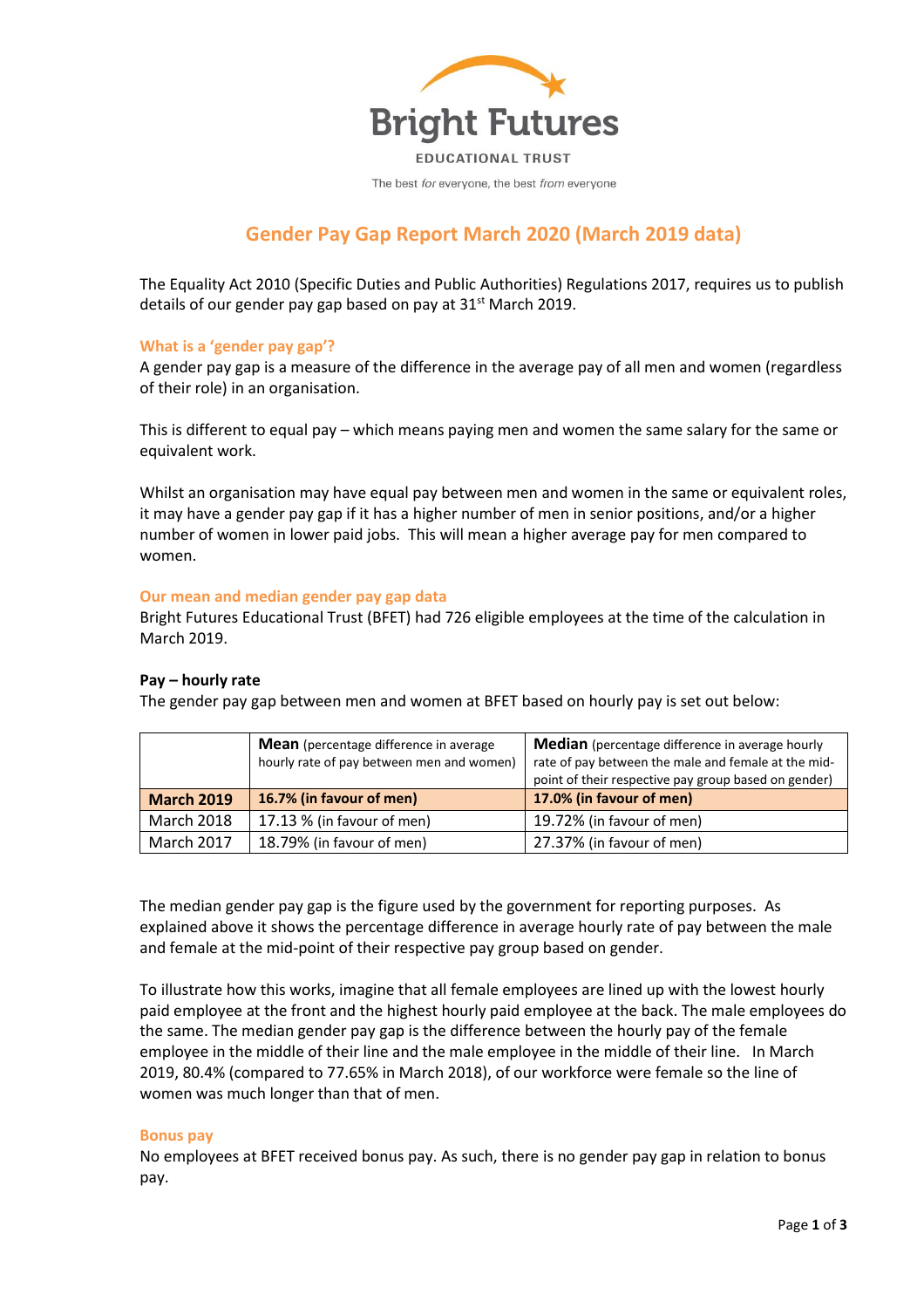

**EDUCATIONAL TRUST** 

The best for everyone, the best from everyone

| Quartile        |     |        | <b>Male</b> |     | Female |     | <b>Mean Average</b><br>Hourly Pay Rate |        |              | Median<br><b>Hourly Pay Rate</b> |        |              |
|-----------------|-----|--------|-------------|-----|--------|-----|----------------------------------------|--------|--------------|----------------------------------|--------|--------------|
|                 |     |        |             |     |        |     |                                        |        |              |                                  |        |              |
|                 | #   | %      | #           | %   | #      | %   | Male                                   | Female |              | Male                             | Female |              |
| <b>High Pay</b> | 176 | 24.24% | 45          | 26% | 131    | 74% | 30.36                                  | 28.28  | Males 7.4%   | 26.61                            | 25.96  | Males 2.5%   |
|                 |     |        |             |     |        |     |                                        |        | higher       |                                  |        | higher       |
| Mid-High Pay    | 187 | 25.76% | 45          | 24% | 142    | 76% | 18.16                                  | 18.92  | Females 4.2% | 17.80                            | 19.00  | Females 6.7% |
|                 |     |        |             |     |        |     |                                        |        | higher       |                                  |        | higher       |
| Mid-Low Pay     | 180 | 24.79% | 30          | 17% | 150    | 83% | 12.77                                  | 12.38  | Males 3.1%   | 13.08                            | 12.23  | Males 7.0%   |
|                 |     |        |             |     |        |     |                                        |        | higher       |                                  |        | higher       |
| Low Pay         | 183 | 25.21% | 22          | 12% | 161    | 88% | 9.47                                   | 9.52   | Females 0.5% | 9.36                             | 9.32   | Males 0.4%   |
|                 |     |        |             |     |        |     |                                        |        | higher       |                                  |        | higher       |
|                 | 726 | 100%   | 142         | 20% | 584    | 80% |                                        |        |              |                                  |        |              |

#### **Pay quartiles split by gender**

#### **Gender Pay Gap by role type**

| Quartile     |     |        | Male |     | Female |     | <b>Mean Average</b><br><b>Hourly Pay Rate</b> |        |                        | Median<br>Hourly Pay Rate |        |                        |
|--------------|-----|--------|------|-----|--------|-----|-----------------------------------------------|--------|------------------------|---------------------------|--------|------------------------|
|              |     |        |      |     |        |     |                                               |        |                        |                           |        |                        |
|              | #   | %      | #    | %   | #      | %   | Male                                          | Female |                        | Male                      | Female |                        |
| Leadership   | 43  | 5.92%  | 10   | 23% | 33     | 77% | 39.43                                         | 35.40  | Males 11.4%<br>higher  | 35.63                     | 33.51  | Males 6.3%<br>higher   |
| Teaching     | 283 | 38.98% | 66   | 23% | 217    | 77% | 20.95                                         | 21.71  | Females 3.6%<br>higher | 21.65                     | 22.29  | Females 3.0%<br>higher |
| Non-Teaching | 400 | 55.10% | 66   | 17% | 334    | 84% | 15.12                                         | 11.68  | Males 29.4%<br>higher  | 12.12                     | 10.68  | Males 13.5%<br>higher  |
|              | 726 | 100%   | 142  | 20% | 584    | 80% |                                               |        |                        |                           |        |                        |

#### **What does this data tell us?**

- 1. Our median gender pay gap is 17%, reduced from 19.72% last year. This is the figure that is published as our official gender pay gap figure.
- 2. Our mean (average) gender pay gap is 16.7%, which is below the UK 2019 average of 17.3% (based on Oct 2019 Office of National Statistics publication) i.e. women in our employment earned, on average, 16.7% less than men in March 2019.
- 3. In March 2019, 80.4% of our workforce were female and 19.6% were male.
	- In relation to the pay quartiles, women represented 74% of the high pay quartile, and 76% of the mid-high pay quartile, both of these increasing by around 3% from 2018. Men were disproportionately represented in the high pay quartile, when considering the overall population. The average (mean) gender pay gap was in favour of women who were paid 8.24% higher than men in that quartile.
	- In the lowest pay quartile, women accounted for 88% of the employees and men represented 12%. Women were disproportionately represented in the lowest pay quartile, when considering the overall population. In this quartile, the average (mean) gender pay gap was in favour of women who were paid 0.5% higher than men in that quartile.